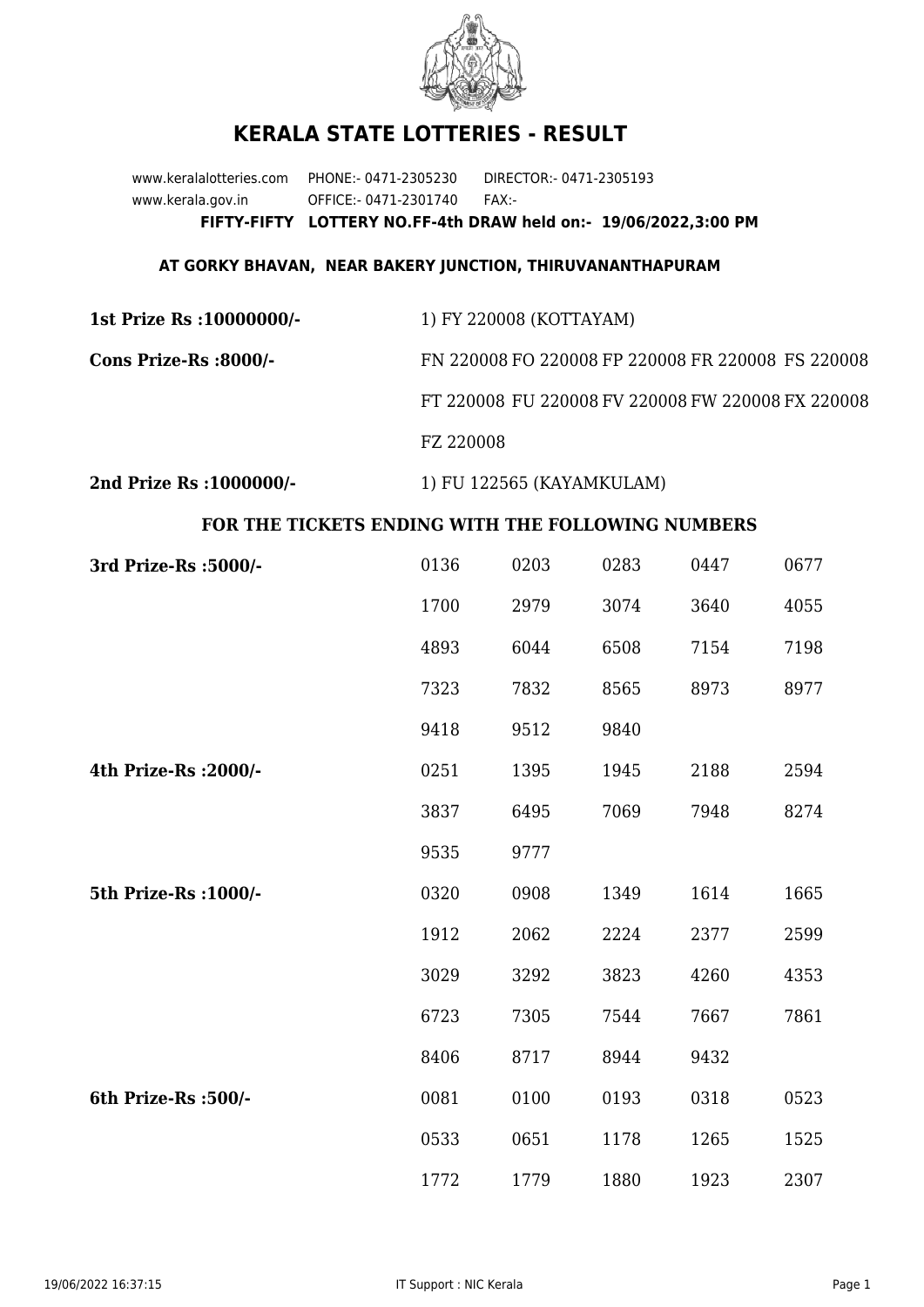| 2475 | 2543 | 2575 | 2588 | 2769 |
|------|------|------|------|------|
| 3054 | 3078 | 3098 | 3099 | 3135 |
| 3367 | 3395 | 3601 | 3606 | 3631 |
| 3754 | 4226 | 4310 | 4563 | 4811 |
| 5014 | 5103 | 5204 | 5296 | 5369 |
| 5461 | 5551 | 5571 | 5582 | 5695 |
| 5799 | 5940 | 5942 | 6320 | 6369 |
| 6395 | 6466 | 6492 | 6539 | 6607 |
| 6677 | 6748 | 6769 | 6777 | 6812 |
| 6817 | 6866 | 6868 | 6960 | 7041 |
| 7217 | 7237 | 7293 | 7306 | 7819 |
| 7845 | 7872 | 7884 | 7895 | 7936 |
| 8002 | 8003 | 8070 | 8173 | 8309 |
| 8322 | 8599 | 8699 | 8843 | 9082 |
| 9187 | 9255 | 9309 | 9352 | 9381 |
| 9549 | 9553 | 9610 | 9788 | 9937 |
| 9983 |      |      |      |      |
| 0236 | 0367 | 0423 | 0487 | 0488 |
| 0620 | 0721 | 0799 | 0831 | 0909 |
| 0927 | 1035 | 1038 | 1095 | 1170 |
| 1238 | 1304 | 1324 | 1360 | 1425 |
| 1450 | 1464 | 1596 | 1689 | 1702 |
| 1836 | 1861 | 1883 | 1894 | 1954 |
| 2118 | 2146 | 2286 | 2336 | 2339 |
| 2345 | 2443 | 2451 | 2453 | 2466 |
| 2797 | 3019 | 3061 | 3090 | 3101 |
| 3122 | 3294 | 3386 | 3465 | 3466 |
| 3503 | 3513 | 3541 | 3647 | 3680 |
| 3979 | 4099 | 4112 | 4181 | 4306 |

7th Prize-Rs : 100/-